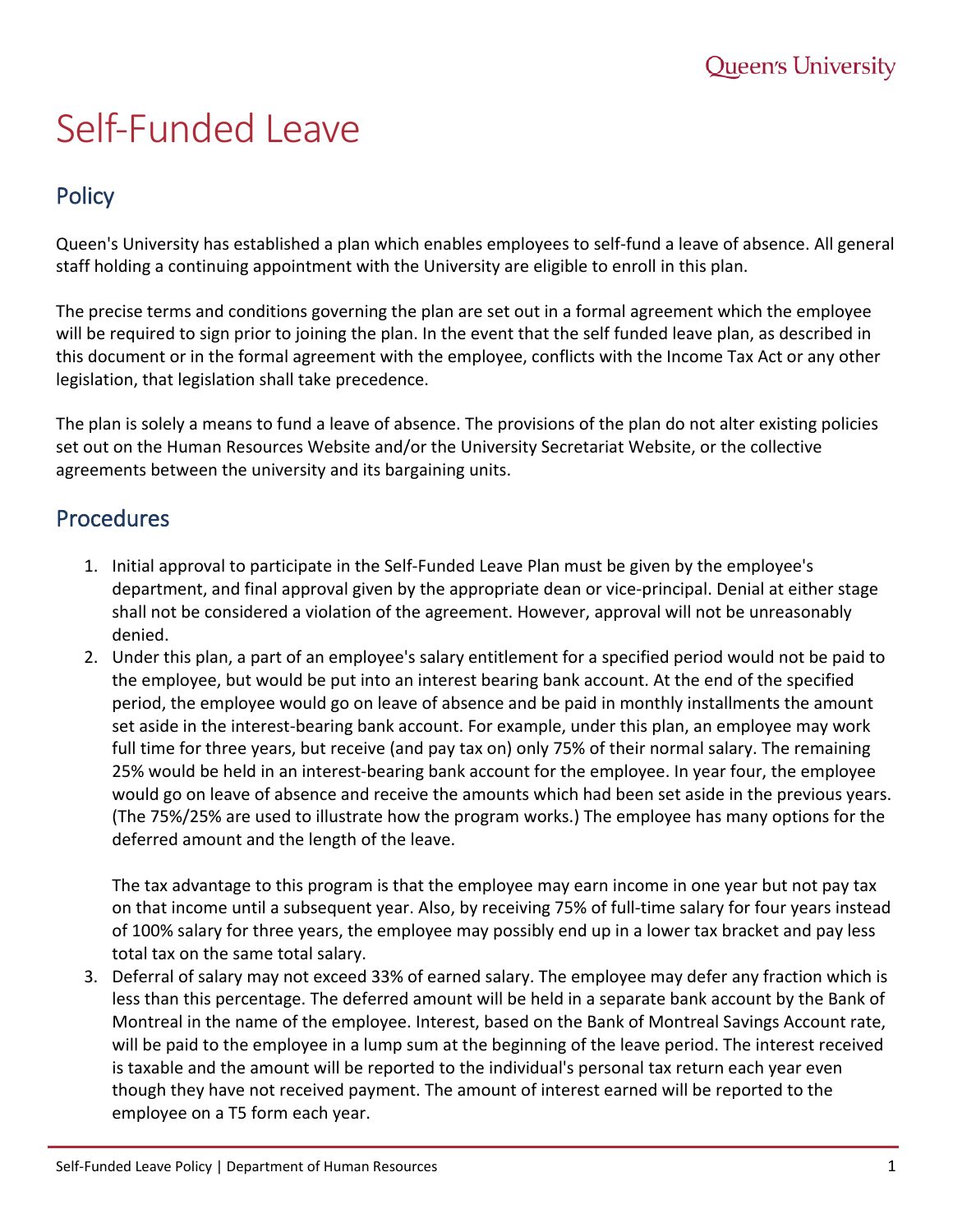- 4. The leave must be at least six months and no longer than a year. The leave must start within six years of the date of the first deferral.
- 5. The purpose of the plan is to fund a leave of absence. It is not intended to help fund a retirement or other permanent separation from the University. Upon completing the leave of absence, the employee must return to the University for a period equal to or greater than the duration of the leave.
- 6. Leaves must be taken at the end of the deferral period. The employee may not, for example, take a leave in year two and then pay the University back over the next three years.
- 7. During the leave, the individual may not be employed by the University in any capacity even if that employment is casual and unrelated to their normal duties.
- 8. During the years that an employee is participating in the self-funded leave plan, C.P.P. must be based on actual earnings and EI on non-actual earnings. Life insurance benefits may be based and supported by the University on nominal earnings (100%). Supplementary Medical, Dental and Semi-Private hospitalization, because they are flat rates, will remain the same and will continue to be supported by the University. Long Term Disability benefits will be based on nominal earnings, so that if an individual were to become disabled during the deferral period or their leave, then full salary would be insured. Premiums will continue to be paid in full by the employee. An employee may also have the choice of contributing to the pension plan, based on their nominal or actual salary for the full term of the program (if allowed by Revenue Canada), with continued University support. Arrangements must be made before the leave for an employee to pay their share of the premiums for their chosen benefit coverage.
- 9. It is expected that an employee will continue to be committed to their plan for self-funded leave. However, in the case of unforeseen or extenuating circumstances, an employee may withdraw from the plan prior to taking their leave of absence provided that they notify the department head and the Plan Administrator in writing. The accumulated salary deferral less required tax withholdings plus current year accrued interest will be returned to the employee upon withdrawal. Withdrawal from the plan does not prevent the employee from entering a new plan at a later date.

## Other Matters

- 1. On return from leave, an employee shall be assigned to the same position, or an alternative position mutually agreeable to the employee and the University at the same level as that held prior to going on leave. An employee participating in this plan will not suffer a penalty in compensation or benefits should a delay be caused by the University in returning the employee to their former position or an alternate position after the completion of their leave.
- 2. An employee participating in the plan shall be eligible upon return from leave for any automatic increase in salary that would have been received had the leave not been taken. Vacation entitlement shall not accumulate, but credit will continue to accrue during the time spent on leave. If an individual becomes ill, no sick leave will be charged during the duration of the leave - sick leave will commence on the individual's return date.
- 3. If an individual goes on maternity and/or parental leave prior to taking their self-funded leave, they may opt out of the plan, continue with the plan, remain in the plan but stop contributions while on maternity and/or parental leave and experience a smaller accumulation amount in their account, or they may extend the deferral period.
- 4. Should an employee die while participating in the plan, any balance in the employee's account at the time of death shall be paid to the employee's estate.